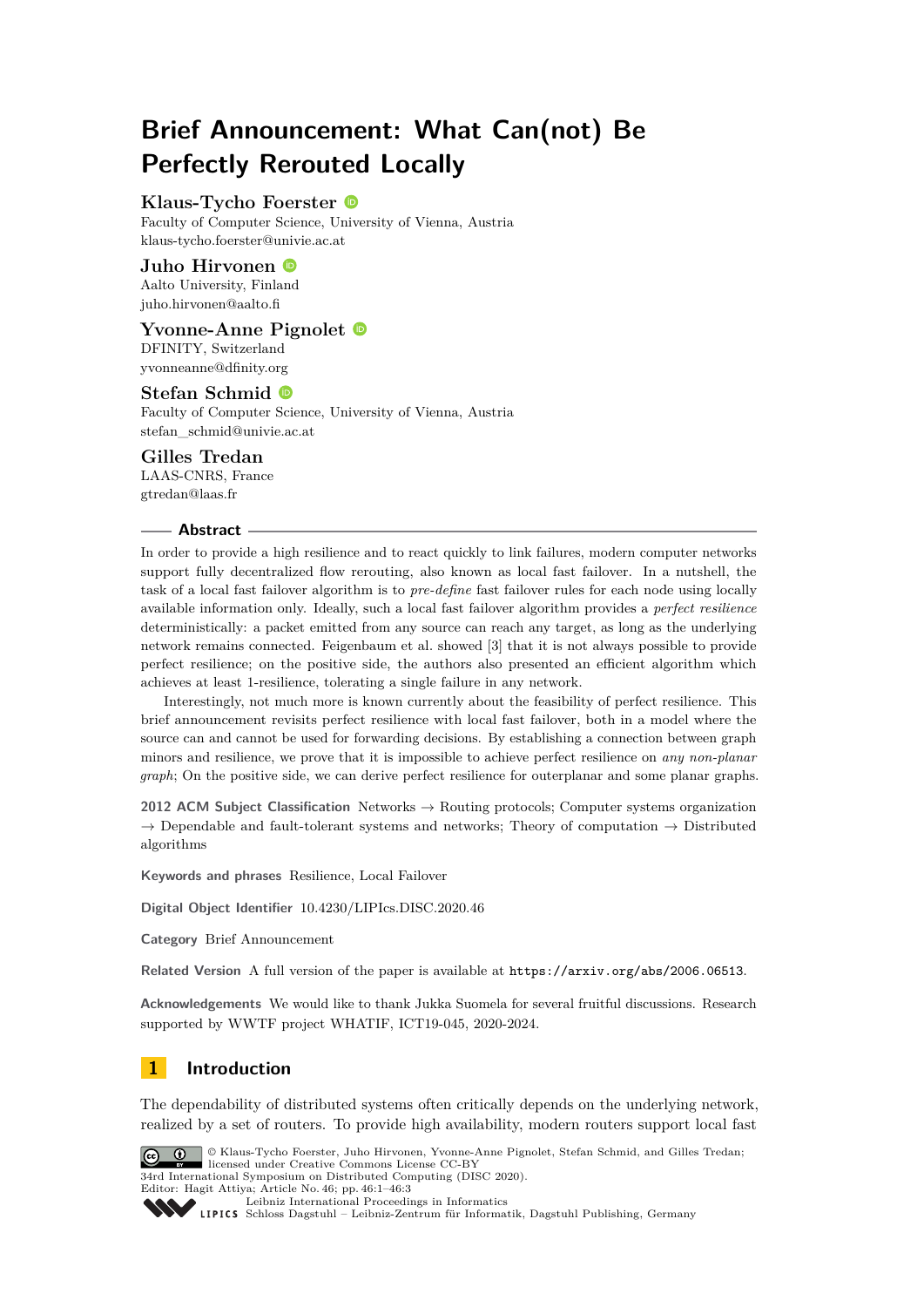#### **46:2 Brief Announcement: What Can(not) Be Perfectly Rerouted Locally**

<span id="page-1-1"></span>

| Graph class       | Without source matching         | With source matching            |
|-------------------|---------------------------------|---------------------------------|
| Outerplanar       | Perfect resilience: Thm 1       | Perfect resilience (see left)   |
| $K_4$             | Perfect resilience: Thm 2       | Perfect resilience (see left)   |
| Planar graphs     | $ V  = 7$ counterexample: Thm 5 | $ V  = 8$ counterexample: Thm 5 |
| Non-planar graphs | Perfect res. impossible: Thm 4  | Exact classification open       |

**Table 1** Summary of our results on perfect resilience for specific graph classes.

rerouting of flows: routers can be pre-configured with conditional failover rules which define, for each incoming port and desired target, to which port a packet arriving on this incoming port should be forwarded deterministically depending on the status of the *incident* links only: as routers need to react quickly, they do not have time to learn about remote failures.

This paper is motivated by the following fundamental question introduced by local fast rerouting mechanisms: *Is it possible to pre-define deterministic local failover rules which guarantee that packets reach their target, as long as the underlying network is connected?* This desired property is known as *perfect resilience*. The challenge of providing perfect resilience hence lies in the decentralized nature of the problem, where routers only have local information on failed links; achieving perfect resilience is straightforward with global knowledge.

Unfortunately, perfect resilience cannot be achieved in general: Feigenbaum et al. [\[3\]](#page-2-0) presented an example with 12 nodes for which, after certain failures, no forwarding pattern on the original network allows each surviving node in the target's connected component to reach the target. Chiesa et al. [\[2\]](#page-2-5) expanded on their result to require only two failures, but required over 30 nodes. On the positive side, Feigenbaum et al. showed that it is at least always possible to tolerate one link failure, i.e., to be 1-resilient. Interestingly, not much more is known today about when perfect resilience can be achieved, and when not. Our results are summarized in Table [1,](#page-1-1) with the full proofs and further results being available in [\[4\]](#page-2-6).

### **2 Model**

Let  $G = (V, E)$  be a network represented by an undirected graph of nodes ("routers") *V* connected through undirected links *E* along which packets are exchanged. Initially, an arbitrary set  $F \subset E$  of links fail (rendering them unusable in both directions). We study the class of local routing (forwarding) algorithms, in which every node  $v \in V$  takes deterministic routing decisions based solely on the target *t* of the packet to route, the set of incident failed links  $F \cap E(v)$ , and the receiving or incoming port (*in-port*) of the packet at node *i*. Note that without knowledge of the in-port, already very simple failure scenarios prevent resilience. We also study the model where the forwarding may depend on a source node *s*. In particular, this implies that neither the state of the packet nor the state of the node can be changed, e.g., by header rewriting or using dynamic routing tables. We say that a forwarding pattern is *perfectly resilient* if it always succeeds in the connected component of the target.

### **3 Possibility of Perfect Resilience**

<span id="page-1-0"></span>For outerplanar graphs there exists a planar embedding such that all nodes are part of the outer face and this property holds also after arbitrary failures as long as the graph remains connected. Thus we can route along the links of the outer face of a planar graph using the well known right-hand rule [\[1\]](#page-2-7) despite failures. Note that the face-routing pattern is even target-oblivious: starting on any node, it will visit every node. Moreover, this approach can also be applied for planar graphs if source and target are on the same face.